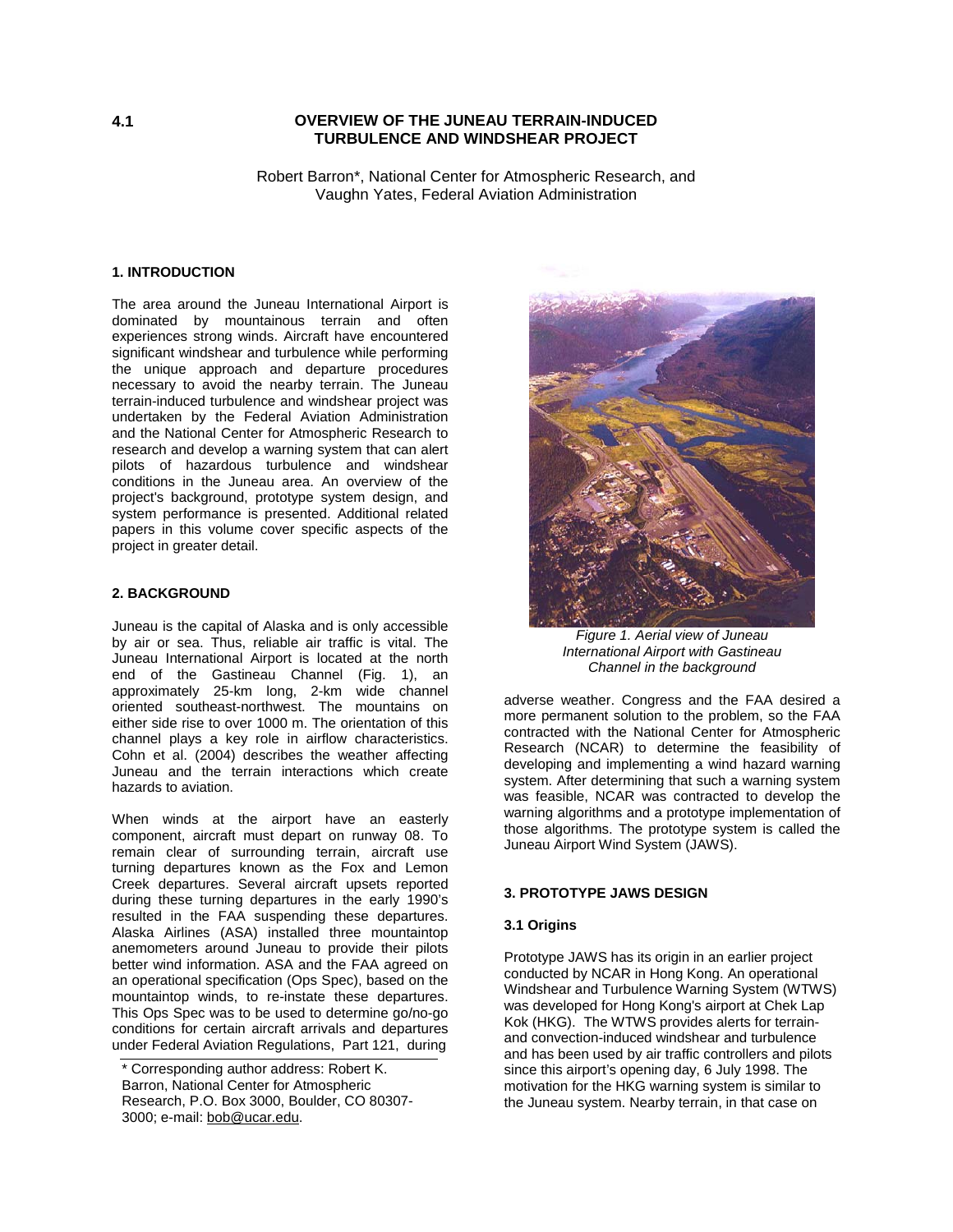

*Figure 2. Juneau project map with sensor locations and air traffic routes* 

Lantau Island, was expected to create significant windshear and turbulence during strong winds. As will be described, the Juneau development followed a path similar to the WTWS. Meteorological sensors were deployed to characterize the winds; research aircraft flights were conducted in the terminal area to compare in situ measured turbulence with the winds; and a regression-based approach was used based on the fact that most of the turbulence and windshear in the area is created by mechanical interaction of high winds and mountainous terrain

# **3.2 Key Design Features**

The algorithmic design of Prototype JAWS is described in detail in Morse et al. (2004). Several design features, critical to its success, are discussed here.

Prototype JAWS, like the WTWS, relies on statistical correlations between wind-related parameters observable by the system (i.e., speed, direction, variance, etc.) and the location and severity of aviation hazards (turbulence and wind shear). Since terrain is fixed and there are distinct strong-wind scenarios, a good correlation is expected between winds and hazards. These correlations were

established using the warning system's input measurements and hazards found with a research aircraft during three intensive field projects.

Redundancy is an important feature of Prototype JAWS. The calculation method to diagnose hazards does not rely on any single input. Mountaintop measurement sites have several anemometers and several independent paths to transfer data to the system. Use of both wind profilers and anemometers makes the system more robust. Together, this redundancy ensures that Prototype JAWS performance won't be degraded by the failure of any single component or path.

A key to the success of any real time system based on an input data stream is tight quality control. The wind profiler data is processed using the NCAR Improved Moment Algorithm and NCAR Winds and Confidence Algorithm (NIMA/NWCA) which removes contamination and outliers, provides rapid wind updates, and includes a confidence value to quantify the reliability of the wind measurement (Morse et al., 2003). The anemometers also undergo an extensive quality control process, which looks for outliers, checks for known failure modes, and compares collocated measurements.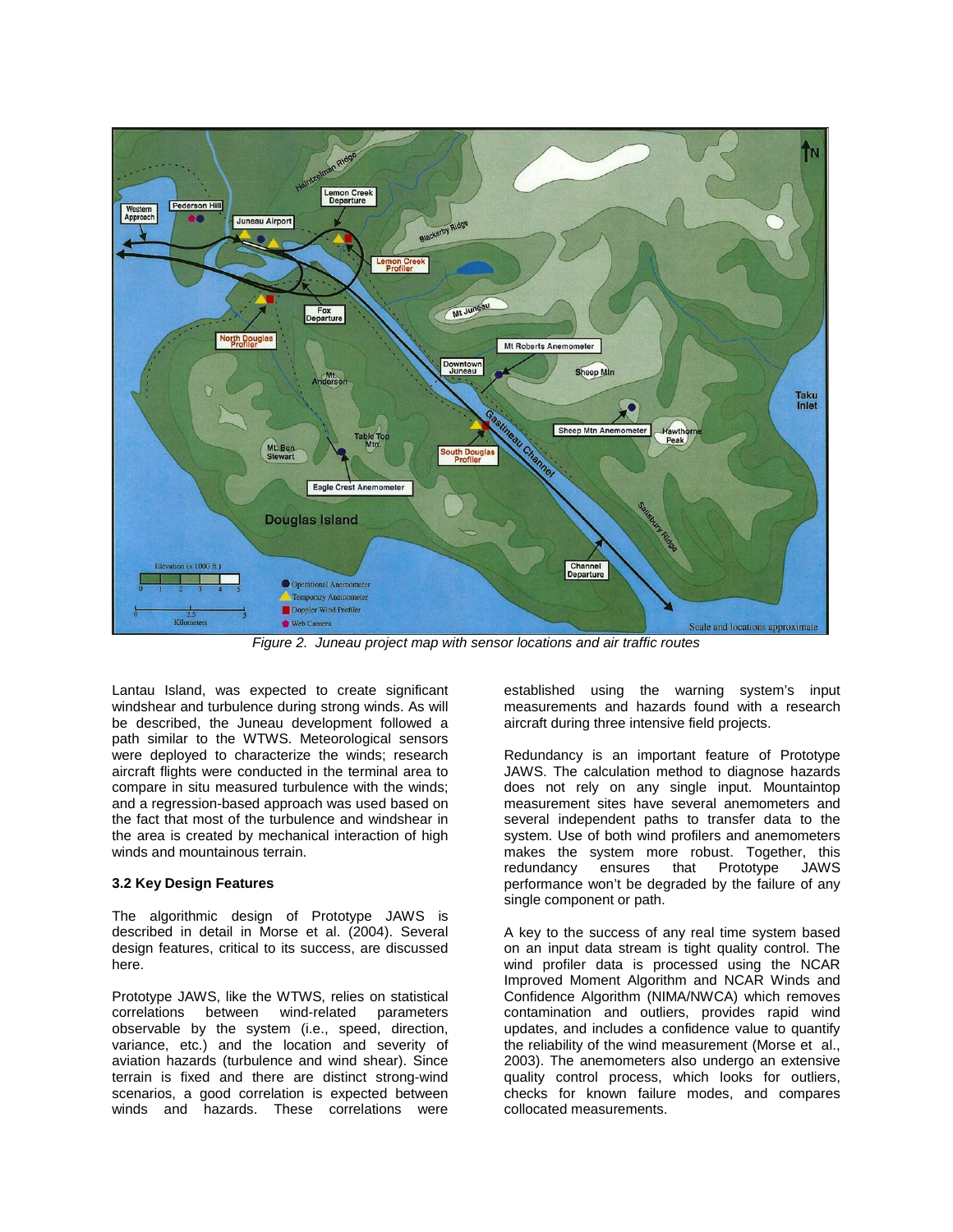Considerable effort was put into ensuring reliability of sensors in the harsh Juneau winter environment (Figure 3). The mountaintop anemometers use powerful heaters to battle rime ice, sites and systems are periodically inspected, and the built-in redundancy has already been mentioned. The Sheep Mountain anemometer, for example, is only accessible by helicopter, and only in good weather. Provision for emergency shelter and supplies are also necessary at these remote sites.



*Figure 3. Sheep Mountain anemometer site after icing event*

# **3.3 Role of Field Project Data Collection**

Three field projects were conducted as part of the Prototype JAWS development, and are more fully described in Cohn et al. (2004). A first data collection in early 1998 used a research aircraft to collect turbulence and wind shear data. Combined with the anemometer and wind profiler data set, it was used to better understand the locations of hazards and their relation to the regional wind. A second field project during the winter of 1999-2000 provided a larger set of data to test regression analysis and evaluate the feasibility of the proposed regression-based system. During the final field program, in the winter of 2002- 2003, additional data were collected to improve the

statistical reliability of the regressions and to provide information for a verification study to test the accuracy and reliability of Prototype JAWS.

#### **3.4 Sensors and Sites**

An important aspect of Prototype JAWS is the sensor and infrastructure design. What measurements are needed to characterize the atmosphere, and how can this need be balanced against practical restrictions? The most important measurement for this system is the wind, both local and regional. Several types of wind sensors, both in situ and remote sensors, were considered to provide input to an operational alert system. Scanning Doppler weather radars are used at other airports for systems which detect low level wind shear and microbursts. These were rejected for Juneau because terrain blockage would require a network of radars, which would be very expensive. Also, radars would not provide wind information for hazards from dry northerly winds. Similarly, scanning Doppler lidars could provide broad coverage, but again several would be needed, they are quite expensive, and their performance would be poor due to both attenuation in rain and poor signal strength in the clear air. Although radar and lidar were not considered suitable for a real time warning system, they were valuable to study the wind environment during the field seasons. As discussed in Mueller et al. (2004), the Doppler on Wheels (DOW) scanning radar was used in two of the three field projects, providing visual images of the air flow and some indication of turbulence. A scanning lidar was also present during the first field season, and its performance limitations were confirmed.

The two sensor types included in Prototype JAWS are in situ anemometers and radar wind profilers. Anemometers work well in wet or dry conditions, and although they provide only a point measurement, they are reliable and inexpensive. During the system development several anemometer models and deicing heaters were evaluated including models from R. M. Young, Inc., Hydro-Tech, Inc., and Vaisala/Handar, Inc. Radar wind profilers are also relatively inexpensive (compared with scanning weather radars, for example). These provide vertical profiles of the horizontal wind, work extremely well in wet conditions and fairly well in dry conditions.

Selection of sites for both anemometers and wind profilers in Juneau required consideration of exposure to the important regional flows, blockage by local terrain, and logistics such as access to power. Three anemometer sites for Prototype JAWS are located on mountains and are based on the infrastructure of the Alaska Airlines Ops Spec anemometers. The Eagle Crest anemometer site is located at the top of Eagle Crest ski area. It has good exposure to strong onshore flow and fair exposure to the northerly Taku flow when this flow is strong. Because of the ski area, power is available and the site is accessible through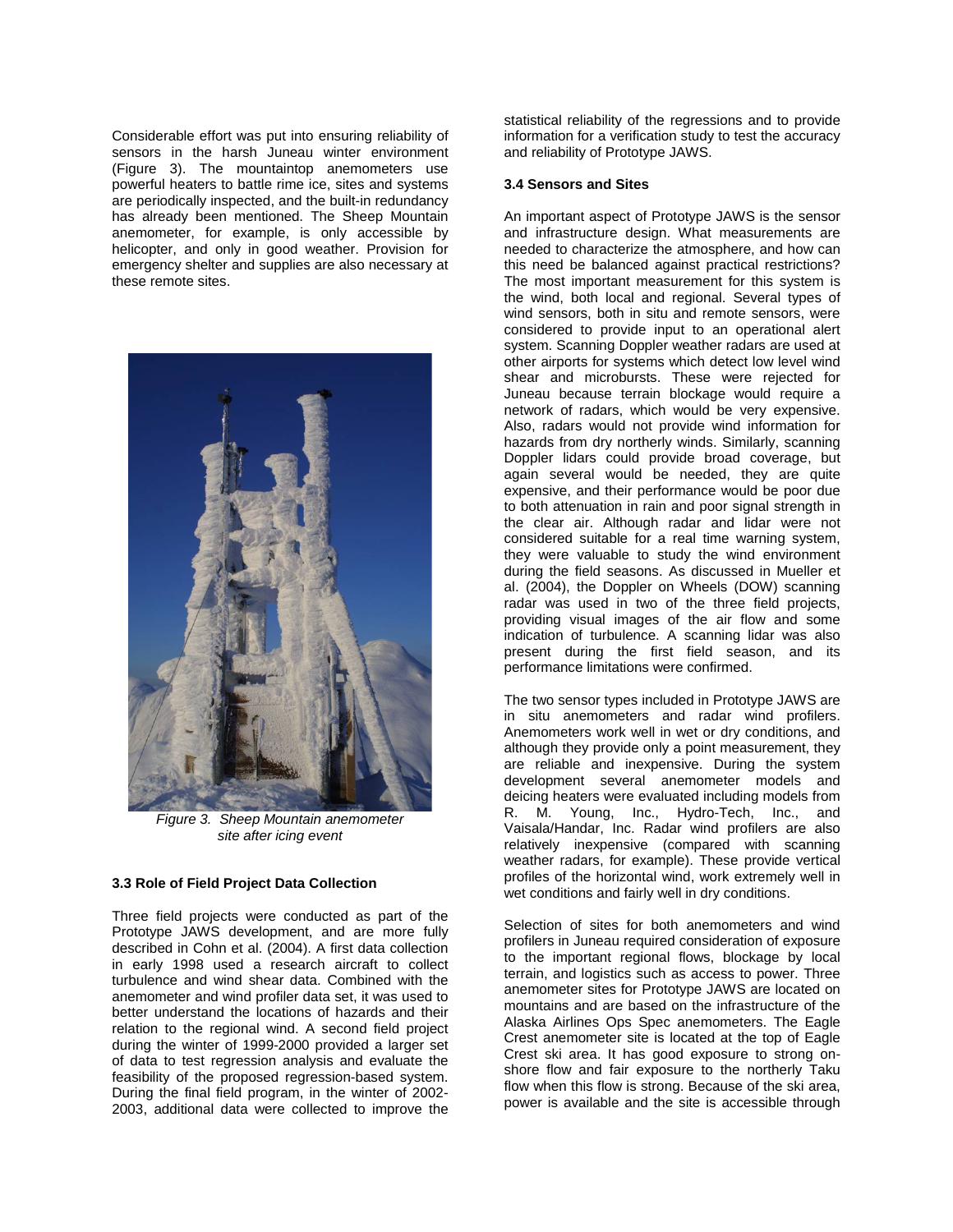the winter. The Sheep Mountain anemometer site has good exposure to strong flows from most directions, and has fortuitous access to power from an electric line running over this saddle. The Mount Roberts site is at the top of the Mt. Roberts tram. It has good exposure to the SE flow within the Gastineau channel, and is also exposed to some northerly drainage and Taku flow. Three other Prototype JAWS system anemometers are located along the airport runway, and, like the airport, have good exposure to SE flow out of the Channel and are well blocked from northerly Taku flow. The final system anemometer is on Pederson Hill about 3 km west of the threshold of runway 08. Like the airport site, this location has good exposure to the SE flow and relatively poor exposure to northerly flow. It is accessible by helicopter or a short hike.

The wind profiler sites were selected for their exposure to local and regional flows, proximity to air traffic routes, and shielding from ground clutter. Also, possible sites were limited to those with reasonable infrastructure costs. The North Douglas wind profiler is located under the Fox and Lemon Creek departure tracks. It is in a flat area of muskeg that had commercial power available about 300 m away. A special platform was constructed to hold the profiler antenna in the soft muskeg. The Lemon Creek wind profiler is located under the Lemon Creek departure track. It is on a flat valley floor that had power available nearby. The South Douglas wind profiler is under the Gastineau Channel approach and departure tracks. It is on a pier over the Channel. All of the sites are closer to hillsides than would be ideal but the NIMA/NWCA software has been improved to control this clutter adequately.

#### **3.5 Prototype JAWS Software**

The Prototype JAWS software is made up of separate components linked together into a system that transforms raw anemometer and profiler data into user displays of hazard alerts and wind information. Figure 4 illustrates the major software components and data flow of the JAWS Prototype.

The raw one second anemometer data are processed by quality control software designed to remove bad data samples, calculate one minute statistics (i.e. averages, variances, confidences), and choose the best data from sites with redundant anemometers.

The raw spectral profiler data are also processed by quality control software. This software uses fuzzy logic image processing techniques to eliminate contaminates, such as ground clutter, point targets, and radio frequency interference, from the spectra. This software includes processing to calculate 10 minute consensus winds and 30 second high update winds.

The quality controlled anemometer and profiler data feed into the regressor generation software module that calculates regressor values. These calculations range from a simple pass through of input data, like one minute wind speed from one of the anemometers, to more complex calculations of derived quantities, such as vertical shear of the horizontal winds at mid levels as measured by one of the wind profilers.



*Figure 4. Prototype JAWS software and data flow* 

The regressor values are then passed into the hazard generation software. This module uses regression coefficients, previously determined using data from the Juneau field projects, to construct formulas that calculate the expected intensity of hazards in selected areas around Juneau. Morse et al. (2004) describes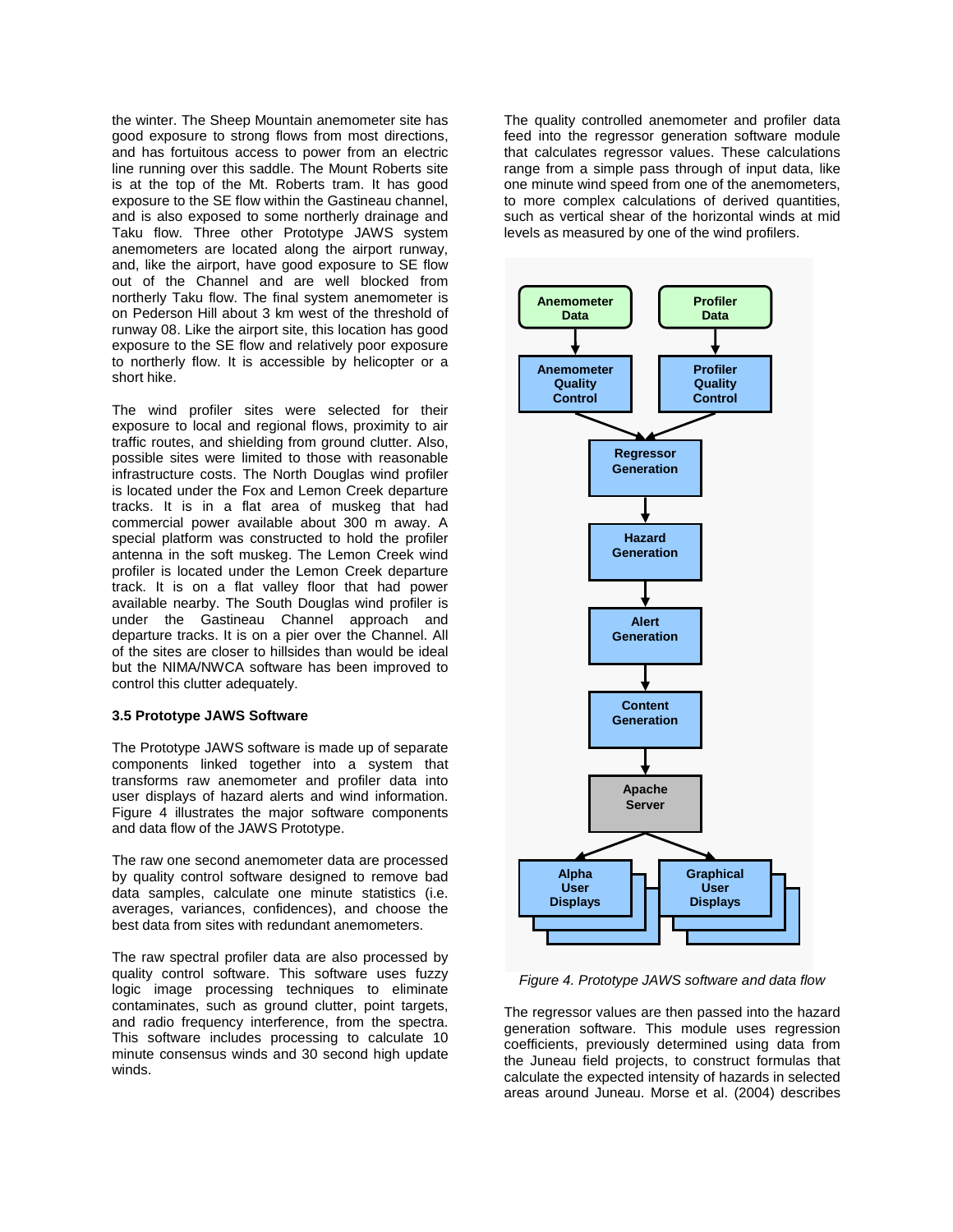the method for generating and applying these regressions.

The alert generation software applies thresholds to the expected hazard intensities and combines the results into selected pre-configured alerts. Prototype JAWS is configured to generate alerts for turbulence with thresholds applied at levels of moderate turbulence for a BE20 (King Air), moderate turbulence for a Boeing 737, and severe or greater turbulence for a Boeing 737. The initial operational configuration does not generate alerts for windshear hazards. The alerts passed out of this module have both numeric type and intensity values, as well as pre-configured text values designed for concise communication of the alerts from air traffic controllers to pilots.

The current alerts, anemometer data, and profiler data are input to the content generation software. This software constructs graphical images and text information that are used as building blocks for the displays.

The Apache server (a commercial off the shelf software product) processes requests from the displays for graphical images or text information and sends the requested data out to the display software.

Two types of displays were developed for the JAWS prototype. The alpha display was designed to be used by active controllers in the Juneau tower and is formatted to facilitate concise communication of current alerts to pilots preparing to arrive or depart. The graphical display (Figure 5) was designed to be used by a variety of users including Automated Flight Service Station specialists, airline dispatchers, and pilots. It contains several pages of information that depict both the current alerts and conditions, as well as conditions over the last hour. Mueller et al. (2004) describes these displays in greater detail.



*Figure 5. Graphical display with Geographic Map page selected.* 

# **4. SYSTEM PERFORMANCE**

In fiscal year 2004, an evaluation of the performance of Prototype JAWS was undertaken. This study is described by Fowler et al. (2004). The system's effectiveness and reliability was quantified using statistics that describe, for example, the probability of correct detection of hazardous conditions, (probability-of-detection) and the fraction of incorrect alarms issued (false-alarm-rate). It was found that performance is generally good, outperforming the Ops Spec. However, absolute skill varied considerably over different locations and weather conditions. This is due to the limited (in some cases) number of training and testing cases available for less common hazardous conditions.

# **5. SUMMARY**

The Juneau terrain-induced turbulence and windshear project was undertaken to develop a system that could provide alerts of these hazards in the Juneau area to aviation users. An initial prototype of the system that generates turbulence alerts has been deployed in Juneau. Prototype JAWS is scheduled to undergo an operational evaluation in fiscal year 2005. After incorporating feedback from the operational evaluation, Prototype JAWS technologies will be transferred to the FAA for long term operation and support.

# **ACKNOWLEDGEMENTS**

This research is in response to requirements and funding by the Federal Aviation Administration (FAA). The views expressed are those of the authors and do not necessarily represent the official policy or position of the FAA.

This project would not have been possible without the hard work and support of staff from the FAA, NCAR, Alaska Airlines, the Juneau International Airport, the National Weather Service, the University of Wyoming, Haight and Associates, and many local contractors in Juneau.

# **REFERENCES**

- Braid, J. T., 2004: Turbulence PIREPs in Juneau an analysis*. Preprints, 11th Conference on Aviation, Range, and Aerospace Meteorology*, Hyannis, MA
- Cohn, S. A., J. T. Braid, C. Dierking, M. K. Politovich and C. G. Wade, 2004: Weather patterns of Juneau Alaska and their relationship to aircraft hazards. *Preprints, 11th Conference on Aviation, Range, and Aerospace Meteorology*, Hyannis, MA
- Cohn, S. A., R. Barron, A. Yates, S. Mueller, A. R.Rodi, P. P. Neilley, A. Praskovsky and L. B. Cornman, 2004: Field programs to investigate